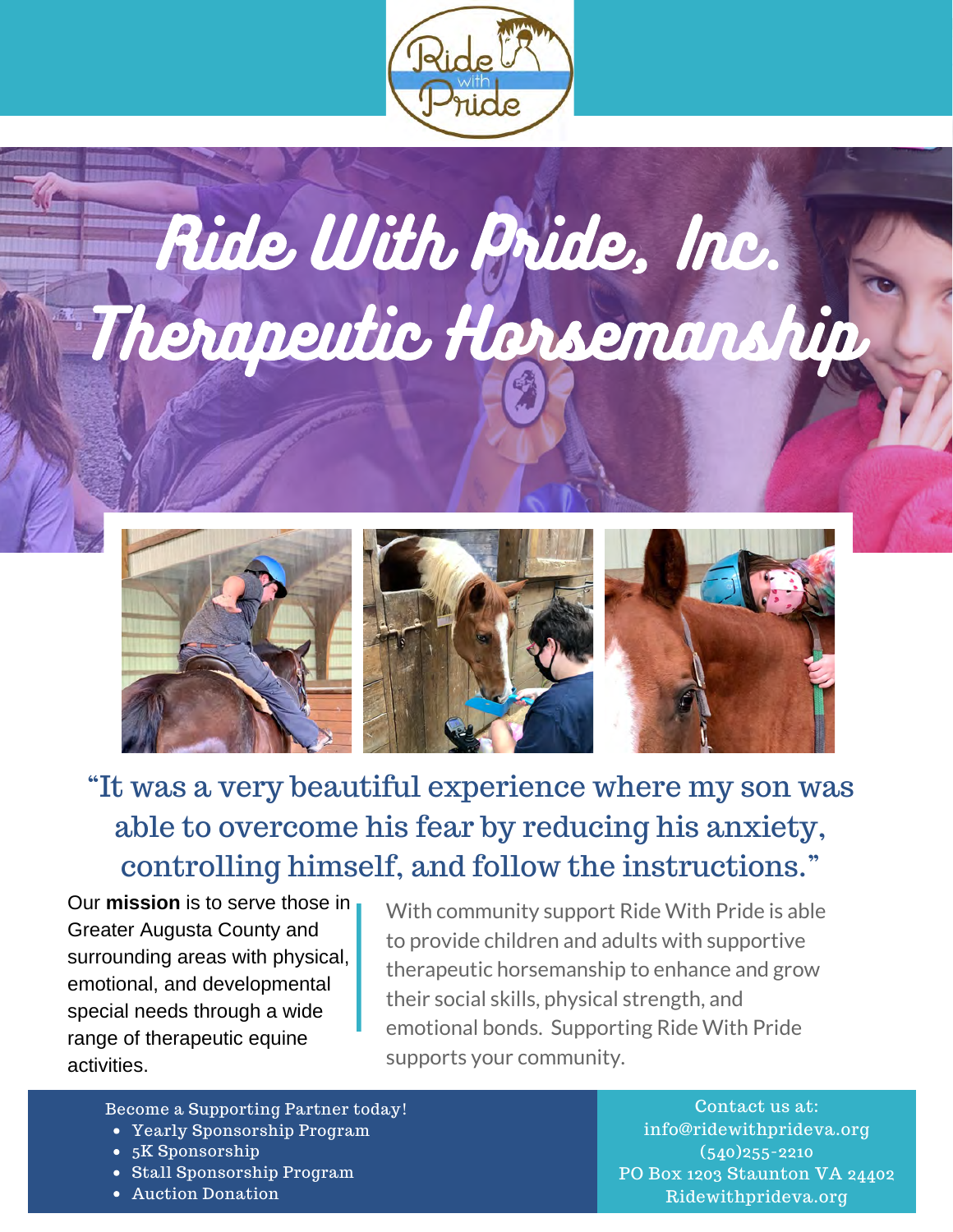

P.O. Box 1203 • Staunton, VA 24402 • p: 540-255-2210 • f: 540-886-6379 info@ridewithprideva.org . www.ridewithprideva.org

January 1, 2022

Dear Sir or Madam,

**Ride With Pride, Inc. (RWP) is Augusta County's premiere equestrian-based therapeutic horsemanship program.** We provide a supportive, community-based environment for the treatment of individuals of all ages with intellectual, physical, and emotional challenges using a wide range of therapeutic equine activities.

This past year (2021), RWP served 145 individuals in the surrounding area. These activities include therapeutic riding, activities to deal with social skills, anger awareness, and character building. The program at RWP also includes a veteran's program to help military personnel build trust through equine activities, recreation, and socialization.

**RWP is a volunteer-based, 501(c) (3) non-profit organization (Our tax ID number is 54-1583440.)**  Rider fees only cover a small percentage of our costs and we turn no-one away due to an inability to pay. Therefore, we rely on the generosity of community businesses, and foundations to help us provide our very special services. We receive no government funding.

RWP is now offering benefits to our business donors in the form of packages. Please consider helping our program and becoming a Bronze-\$500, Silver-\$1,000, Gold- \$2,000, or Platinum- \$5,000 member. Any amount of donation can help our organization continue to serve those in our community. For more information about these package benefits or about our program please contact our Program Director, Kelsey, at (540)255-2210 or email her at info@ridewithprideva.org or visit the RWP website at www.RideWithPrideVA.org.

#### **RWP's ability to continue to operate is due in large part to the generous support of individual businesses who believe in our mission.**

Thank you for your support.

Sincerely,

Laurs

Laura Martlock President, Ride With Pride Board of Directors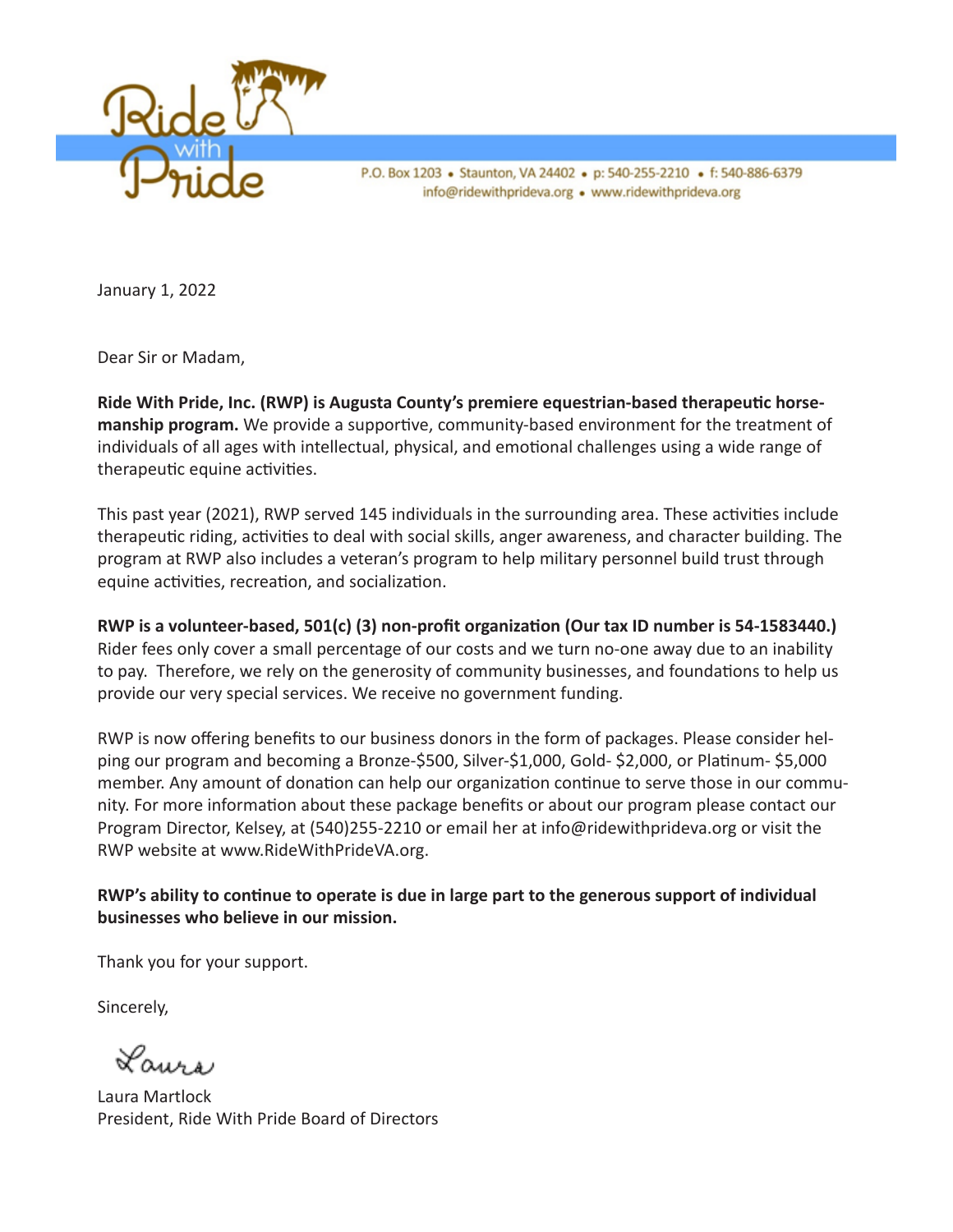

P.O. Box 1203 • Staunton, VA 24402 • p: 540-255-2210 • f: 540-886-6379 info@ridewithprideva.org . www.ridewithprideva.org

## **Ride With Pride Sponsorship Opportunities**

#### *Corporate Sponsor Packages*

- See attached sheet for package details
- Annual monetary donation
- Levels available:

Platinum - \$5,000 Gold - \$2,000 Silver - \$1,000 Bronze - \$500

#### *Stall Sponsorship*

- Plaque recognition on program horse's stall
- Support the care needs of our program horses
- Annual monetary donation of \$1,500

#### *Annual Fundraiser Gala*

- Annual celebration evening and key fundraiser for the program
- Evening festivities include dinner, live auction, silent auction and dancing with music by a live band
- Avenues to offer support include:
	- Purchase dinner tickets
	- Donation or purchase of featured live auction items valued at \$500 and more Donation or purchase of silent auction items

#### *Ride With Pride 5K*

- Annual community event
- All sponsors included on event t-shirts
- Support levels include:
	- \$500
	- \$250
	- \$100

#### *Other Program Events*

- Participate in community program offerings including trail rides
- Food and drink donations are always gladly accepted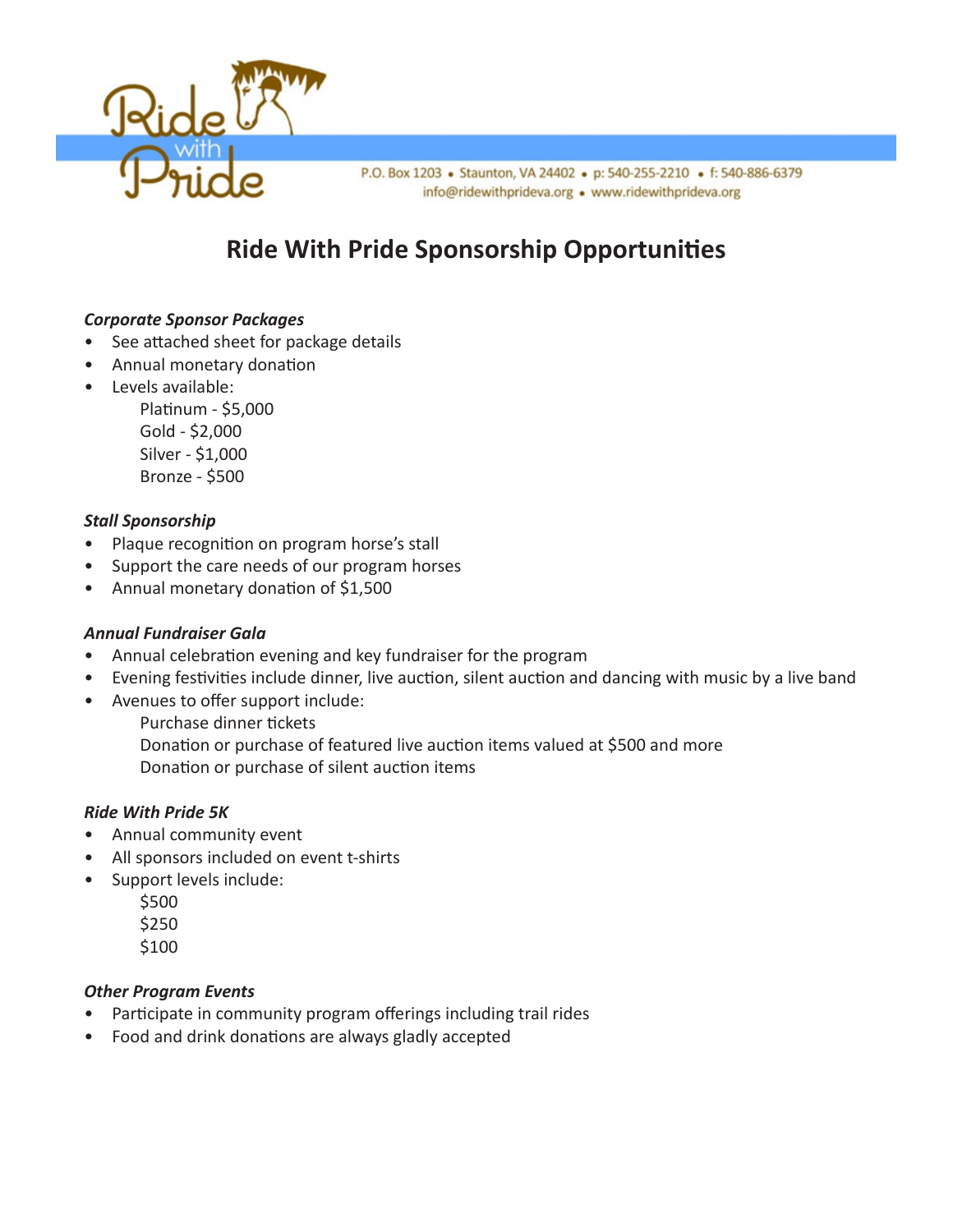

### **Corporate Sponsorship Packages**

| <b>Bronze</b>                                                                     | Silver                                                                            | Gold                                                                                                                                                                                                                                                              | Platinum                                                                                                                                                                                                                                                            |
|-----------------------------------------------------------------------------------|-----------------------------------------------------------------------------------|-------------------------------------------------------------------------------------------------------------------------------------------------------------------------------------------------------------------------------------------------------------------|---------------------------------------------------------------------------------------------------------------------------------------------------------------------------------------------------------------------------------------------------------------------|
| Name of company listed<br>on newsletter                                           | Small company logo on<br>edge of newsletter                                       | Logo that covers 1/4 of<br>newsletter page (page has<br>4 gold sponsor logos)                                                                                                                                                                                     | Full page logo in<br>newsletter                                                                                                                                                                                                                                     |
| Poster with logos of all<br>bronze and silver sponsors<br>displayed at all events | Poster with logos of all<br>bronze and silver sponsors<br>displayed at all events | Banner (1.7x3) displayed<br>at all events                                                                                                                                                                                                                         | Banner (1.7x3) displayed<br>at the barn and at all<br>events                                                                                                                                                                                                        |
| One Facebook thank you<br>post throughout the year                                | 5 Facebook thank you<br>posts throughout the year                                 | 15 Facebook thank you<br>posts throughout the year                                                                                                                                                                                                                | 25 Facebook thank you<br>posts throughout the year                                                                                                                                                                                                                  |
|                                                                                   | Name listed on sponsor-<br>ship page of website                                   | Clickable logo on sponsor-<br>ship page of website                                                                                                                                                                                                                | Clickable logo on EACH<br>page of website                                                                                                                                                                                                                           |
|                                                                                   |                                                                                   | Offer to attend 2 fund-<br>raising events and set<br>up a sponsorhip table.<br>(Notification no later<br>than 2 weeks prior to<br>event. Special mention of<br>fundraisers or upcoming<br>events for sponsors will be<br>made if notified prior to<br>the event.) | Offer to attend all fund-<br>raising events and set<br>up a sponsorhip table.<br>(Notification no later<br>than 2 weeks prior to<br>event. Special mention of<br>fundraisers or upcoming<br>events for sponsors will be<br>made if notified prior to<br>the event.) |
|                                                                                   |                                                                                   | Logo on 3 event fliers                                                                                                                                                                                                                                            | Logo on all event fliers<br>(larger than gold spon-<br>sors)                                                                                                                                                                                                        |
|                                                                                   |                                                                                   |                                                                                                                                                                                                                                                                   | Logo appears on all<br>e-blasts sent                                                                                                                                                                                                                                |
|                                                                                   |                                                                                   |                                                                                                                                                                                                                                                                   | Verbal mention at every<br>fundraising event                                                                                                                                                                                                                        |
|                                                                                   |                                                                                   |                                                                                                                                                                                                                                                                   | Logo placed on any mer-<br>chandise that typically<br>has sponsorship logos (5K<br>t-shirts etc)                                                                                                                                                                    |
| \$500                                                                             | \$1,000                                                                           | \$2,000                                                                                                                                                                                                                                                           | \$5,000                                                                                                                                                                                                                                                             |

\* Do you want us to order banners? \$10 fee for a 1.7x3 or provide your own banner.